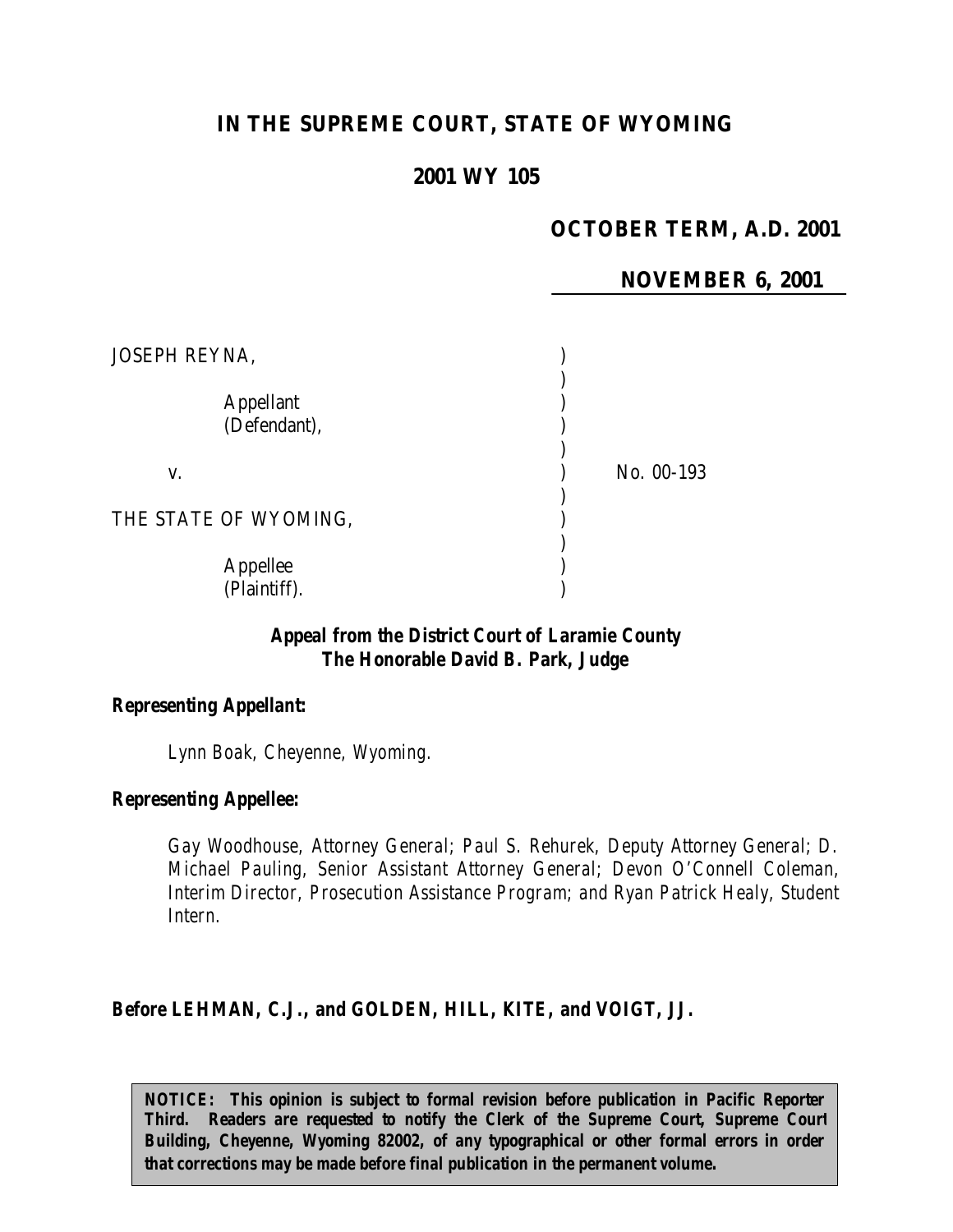### **VOIGT, Justice.**

[¶1] At a change of plea hearing, the appellant, Joseph Reyna, pled guilty to one count of forgery, in violation of Wyo. Stat. Ann. § 6-3-602(a)(iii) (LexisNexis 2001), and one count of conspiracy to commit forgery, in violation of Wyo. Stat. Ann. §§ 6-1-303(a) and 6-3-602(a)(i) (LexisNexis 2001), both felonies. He was sentenced to consecutive terms of five to ten years on each charge. After sentencing, the district court denied the appellant's motion to withdraw his guilty pleas. This appeal is from the judgment and sentence and from the denial of the motion to withdraw his guilty pleas.

[¶2] We affirm.

#### **ISSUES**

[¶3] There are four issues presented for review:

1. Did the district court violate W.R.Cr.P. 11 in its advisement of the elements of a conspiracy?

2. Did the district court violate W.R.Cr.P. 11 in allowing the appellant to waive a presentence investigation report (PSI)?

3. Was the appellant denied effective assistance of counsel in entering his guilty pleas?

4. Did the district court abuse its discretion in denying the appellant's motion to withdraw his guilty pleas?

### **PROCEDURAL BACKGROUND**

[¶4] The probable cause affidavit attached to the Information filed in this case alleges that in December of 1999, the appellant and Juan Martinez forged seven checks totaling more than \$10,000.00 on the account of Lowell Luebke. Upon his arrest, the appellant filed an affidavit of indigency and a public defender was appointed to represent him. It is disputed in the record whether a preliminary hearing was held or waived.<sup>1</sup> At any rate, the appellant was bound over for trial in the district court on both charges.

 <sup>1</sup> The record contains a Waiver of Preliminary Hearing dated March 8, 2000, signed by the appellant and his attorney. However, there is a docket entry in the County Court (now established as Circuit Court) file for a preliminary hearing held on the same date. The State's appellate brief says that the preliminary hearing was waived. The appellant's brief and an affidavit of his trial counsel both assert that a preliminary hearing was held, and counsel refers to conversations that occurred at or after the hearing. We conclude that the preliminary hearing did take place.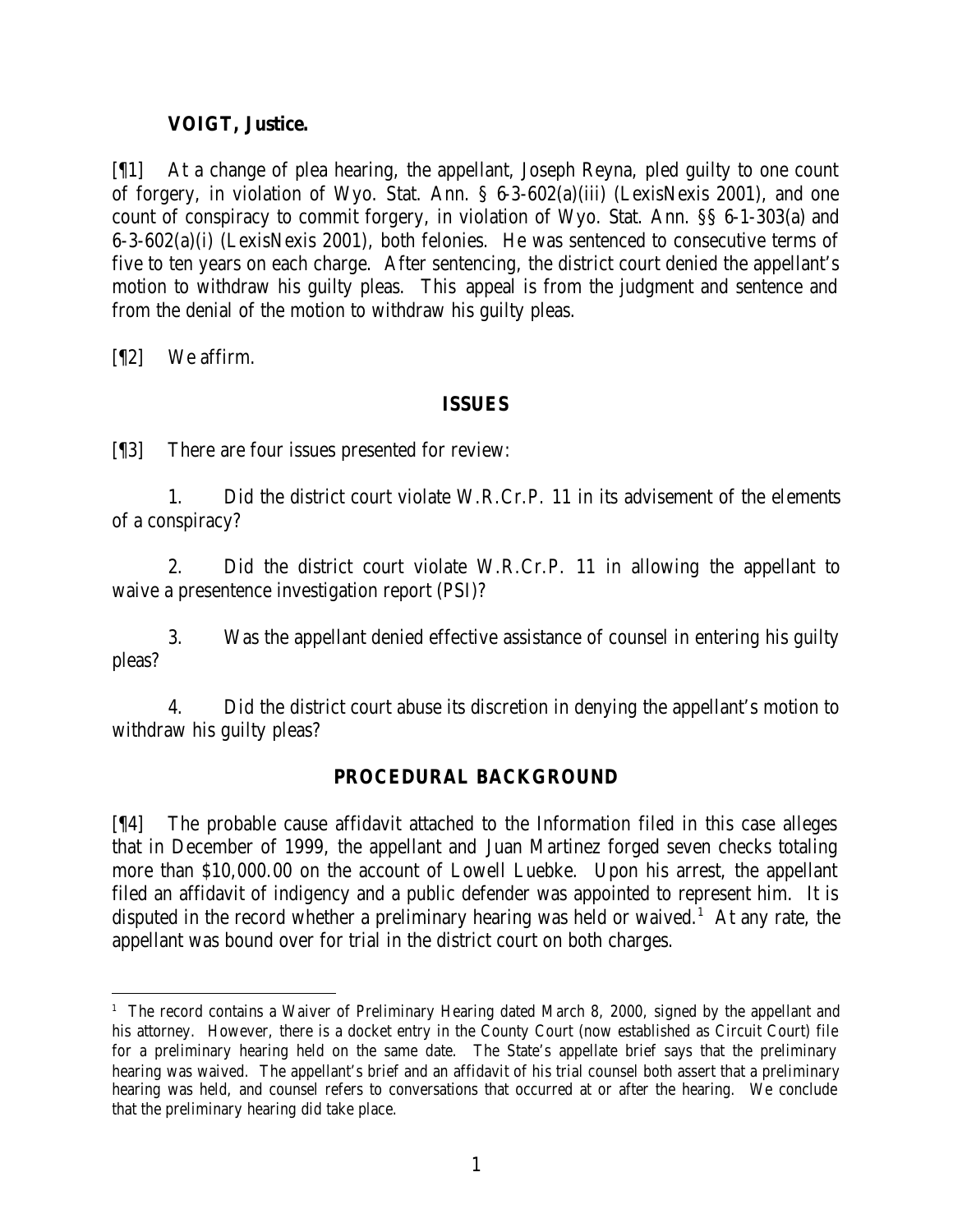[¶5] At his district court arraignment, the appellant entered pleas of not guilty and moved under W.R.Cr.P. 21.1(a) for peremptory disqualification of the district judge. The case was then assigned to a different district judge. At a change of plea hearing on May 17, 2000, the appellant entered pleas of guilty to both charges and was sentenced as set forth above. The pleas were the result of a limited plea agreement in which the State's only concessions were an agreement not to file additional charges against the appellant and to proceed without a presentence investigation.

[¶6] The appellant's trial counsel filed a Notice of Appeal on June 9, 2000. During the pendency of the appeal, the appellant filed a Motion to Withdraw Plea in the district court. This Court entered an Order Granting Motion to Stay Appeal, remanding the case to the district court for resolution of that motion. The district court heard the motion on November 13, 2000, and denied it on November 30, 2000. That denial, in addition to the original judgment and sentence, is the basis for this appeal.

## **DID THE DISTRICT COURT VIOLATE W.R.CR.P. 11 IN ITS ADVISEMENT OF THE ELEMENTS OF A CONSPIRACY?**

[¶7] W.R.Cr.P. 11 sets forth the procedures that must be followed for acceptance of a plea by a criminal defendant. The rule is lengthy and complex. Pertinent to the present discussion are section (b), which describes the advisements that must be given to the defendant, section (d), which requires the court to determine the voluntariness of the plea, section (e)(7), which prohibits waiver of a presentence investigation by plea agreement, section (f), which requires the court to determine the accuracy of the plea by inquiring into the factual basis, and section (h), which allows harmless errors to be disregarded.

[¶8] The appellant's first contention is that the district court's colloquy with the appellant was insufficient to establish that the pleas were voluntary or that there was a factual basis for the pleas. He relies on *McCarthy v. United States*, 394 U.S. 459, 467, 89 S.Ct. 1166, 22 L.Ed.2d 418 (1969) (*quoting* F.R.Cr.P. 11, Notes on Advisory Committee on Criminal Rules), for the proposition that the judge must determine "'that the conduct which the defendant admits constitutes the offense charged in the indictment or information or an offense included therein to which the defendant has pleaded guilty.'" Specifically, the appellant argues that, conspiracy being a specific intent crime, it was improper for the district court to infer that element from the following exchange between the district court and the appellant:

> THE COURT: Mr. Reyna, how do you plead to Counts I and II of the Information that's on file in this matter?

> > THE DEFENDANT: Guilty.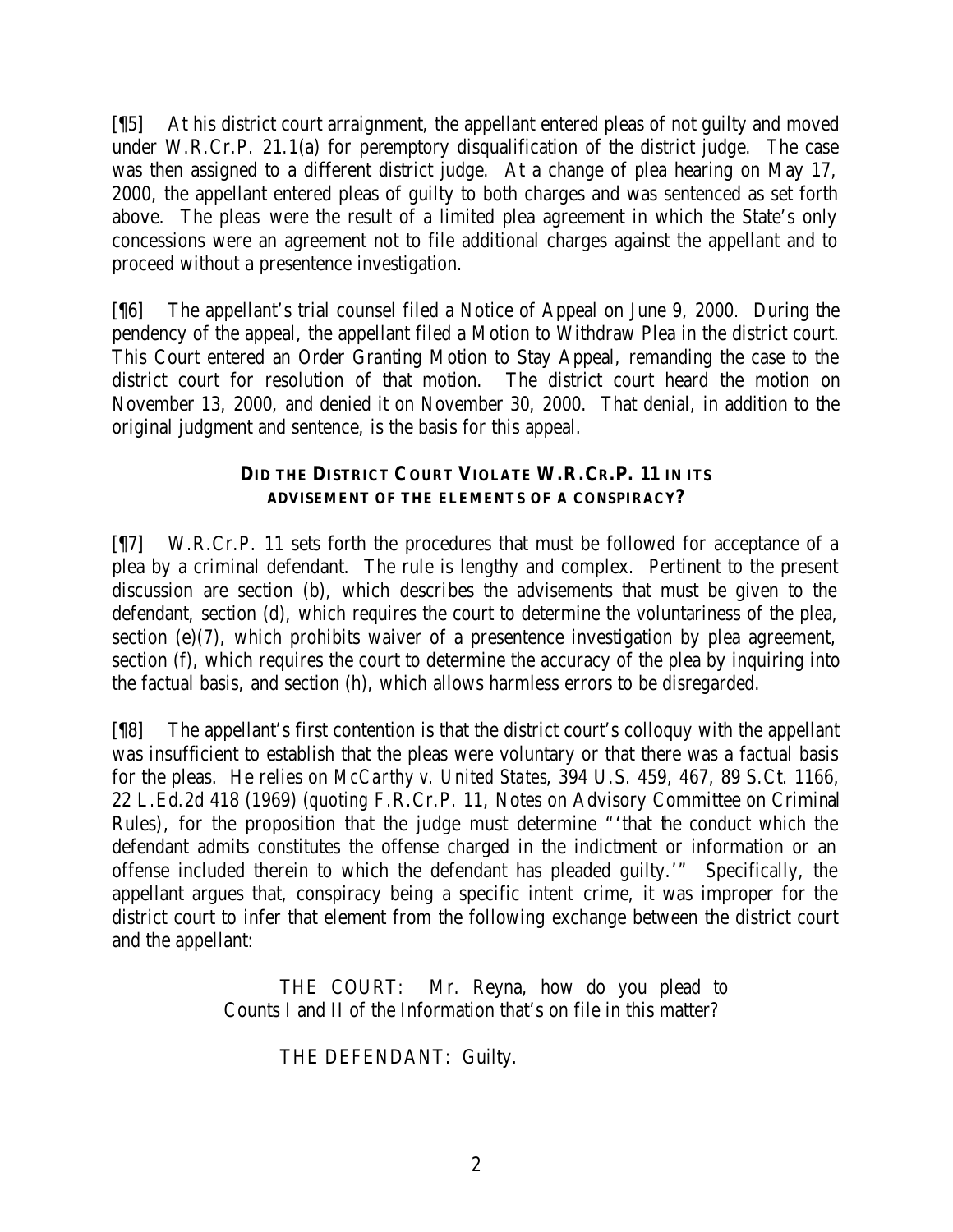THE COURT: Were you in Laramie County on or about December 2 of 1999?

THE DEFENDANT: Yes.

THE COURT: And did you have a plan with one or more people to commit forgery?

THE DEFENDANT: Yes.

THE COURT: Was that person Juan Martinez?

THE DEFENDANT: Yes.

THE COURT: Were you also in Natrona [sic] County on December 17 of 1999?

THE DEFENDANT: Yes.

THE COURT: Did you issue checks on an account that did not belong to you?

THE DEFENDANT: Yes.

THE COURT: Did you write checks on an account?

THE DEFENDANT: Yes.

THE COURT: Was that Mr. Luebke's account?

THE DEFENDANT: Yes.

THE COURT: Did you have his permission to do that?

THE DEFENDANT: No.

THE COURT: Does the State accept those factual recitations?

[PROSECUTING ATTORNEY]: Yes, Your Honor. And I believe you did get in the fact that it was in Laramie County, Wyoming.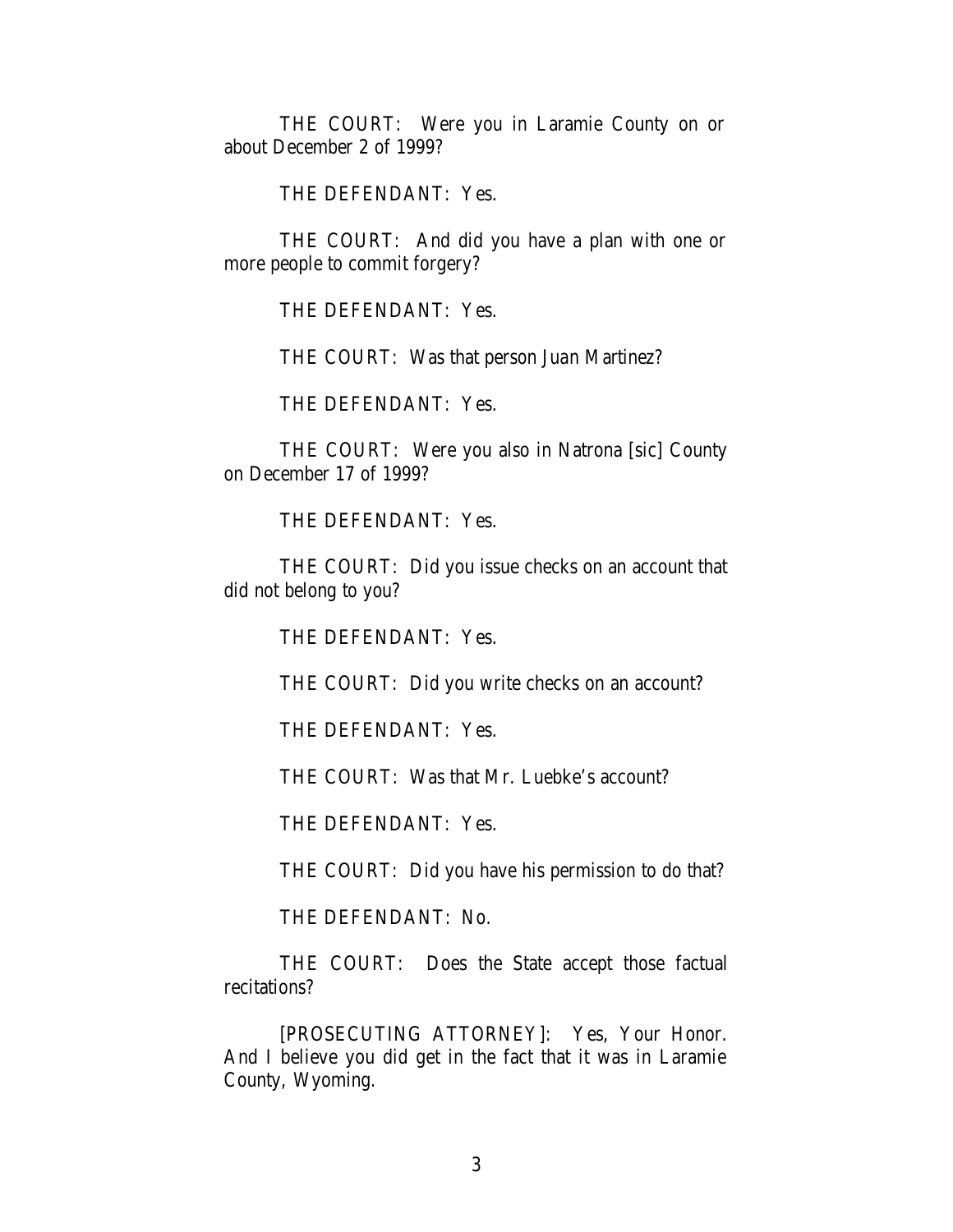THE COURT: Do you agree with that, Mr. Reyna?

THE DEFENDANT: Yes.

THE COURT: On both counts?

THE DEFENDANT: Yes.

[¶9] We have adopted the following standard of review for cases involving the acceptance of a guilty plea:

> The procedure utilized to accept a guilty plea is reviewed by this court as a whole. *Smith v. State*, 871 P.2d 186, 187 (Wyo.1994). "Our inquiry determines if the district court *sufficiently* described the nature of the charges, including the possible penalties; informed the defendant of the right to representation; informed the defendant of the rights waived by a guilty plea; and obtained a factual basis for the plea." *Mehring [v. State]*, 860 P.2d [1101] at 1106 [(Wyo.1993)] (emphasis added). These procedural requirements are intended to assure that the individual facing the criminal charges is not misled into an unintentional waiver of substantial rights. *Id.*

*McCarty v. State*, 883 P.2d 367, 372 (Wyo. 1994). We look to the totality of the circumstances to determine the voluntariness of a plea. *Mehring v. State*, 860 P.2d 1101, 1108 (Wyo. 1993).

[¶10] At the change of plea hearing in the instant case, the district court reviewed with the appellant all of the following:

1. The terms of the plea agreement.

2. The appellant was not under the influence of an alcoholic beverage, drug, or medication, he did not suffer from a mental disability or learning disorder, and he had no physical problems or distractions.

3. The appellant had reviewed the Information.

4. The nature of the charges.<sup>2</sup>

 2 Referring to the Information, the district court said: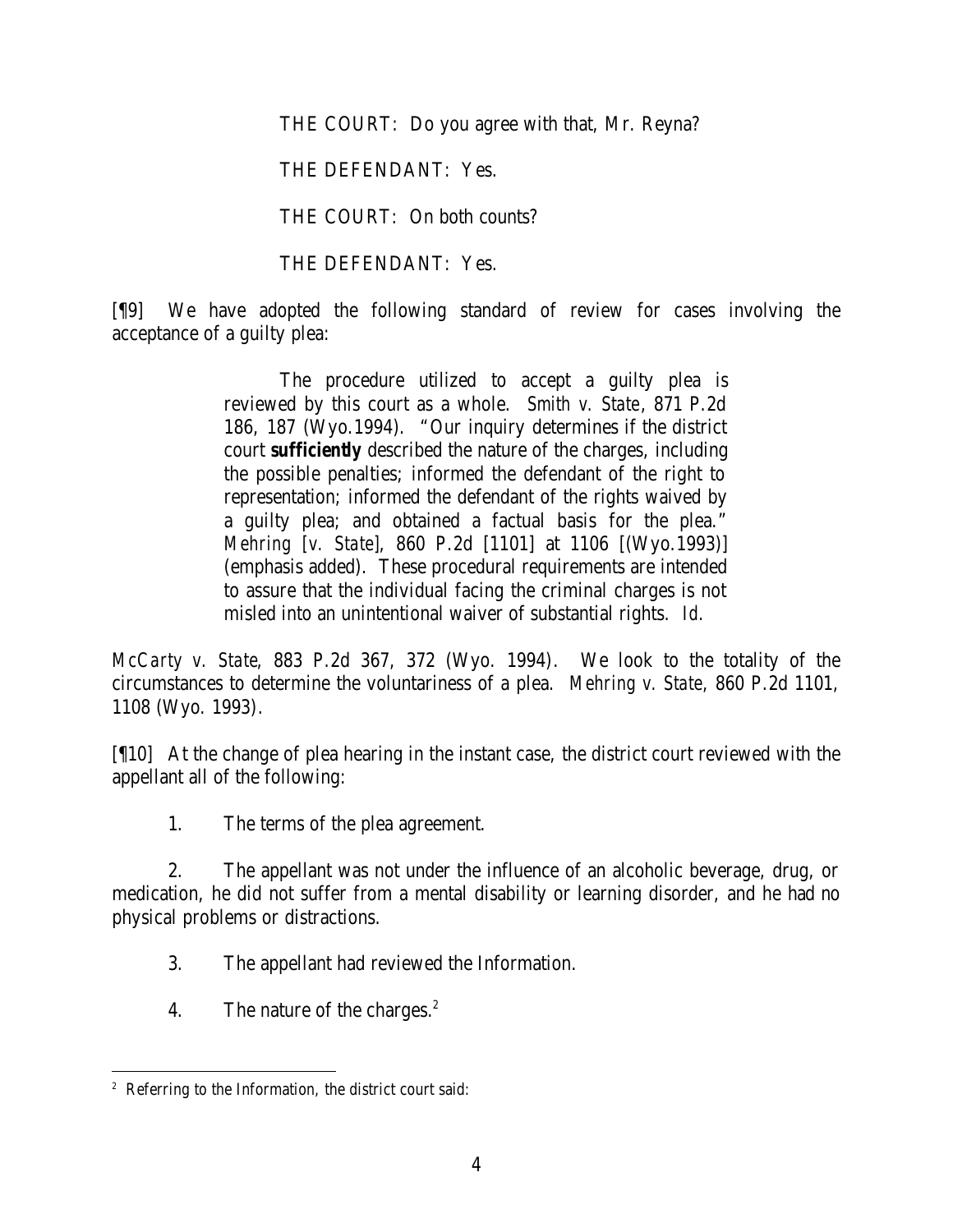5. The potential penalties.

6. The rights waived by a guilty plea. $3$ 

7. The plea agreement did not restrict sentencing, and the appellant could be sentenced to the maximum penalty allowed by law.

8. The pleas were made of the appellant's own free will.

9. The appellant had discussed the matter "fully and completely" with his attorney and he was satisfied with that attorney's representation.

10. The appellant had no questions he wished to ask his attorney before pleading.

11. If the appellant pled guilty, he would be required to answer questions concerning the crimes.

12. The amount of restitution.

13. There was a factual basis for the pleas.

[¶11] This list reveals the immediate circumstances under which the district court accepted the factual basis for the conspiracy plea. The appellant's contention that there was insufficient discussion of the specific intent element of conspiracy could implicate either his understanding of the nature of the charge (#4) or the factual basis for the charge (#13). The appellant's appellate brief commingles these arguments.

[¶12] These immediate circumstances do not, however, tell the whole story. The change of plea hearing did not take place in a vacuum. The appellant is an experienced criminal, with three previous penitentiary sentences for felony convictions, two for forgery and one for theft. *See Kaldwell v. State*, 908 P.2d 987, 992-93 (Wyo. 1995). He was represented

This document contains two counts. Count I alleges that on December 2 of 1999 you conspired with one or more people to commit a crime, specifically forgery. Count II is alleged to have occurred on December 17 of 1999. This allegation is that you committed a specific crime of forgery by uttering – by issuing a check on the account of one Lyle Luebke without that person's permission.

<sup>3</sup> Specifically, the district court detailed the right to persist in a not guilty plea, the right to a speedy trial, the right to a jury trial, the right to a unanimous verdict beyond a reasonable doubt, the right to be represented by counsel, the right to confront witnesses, the right to present and subpoena witnesses, the right to testify or to remain silent, the right to the presumption of innocence, and the right to appeal.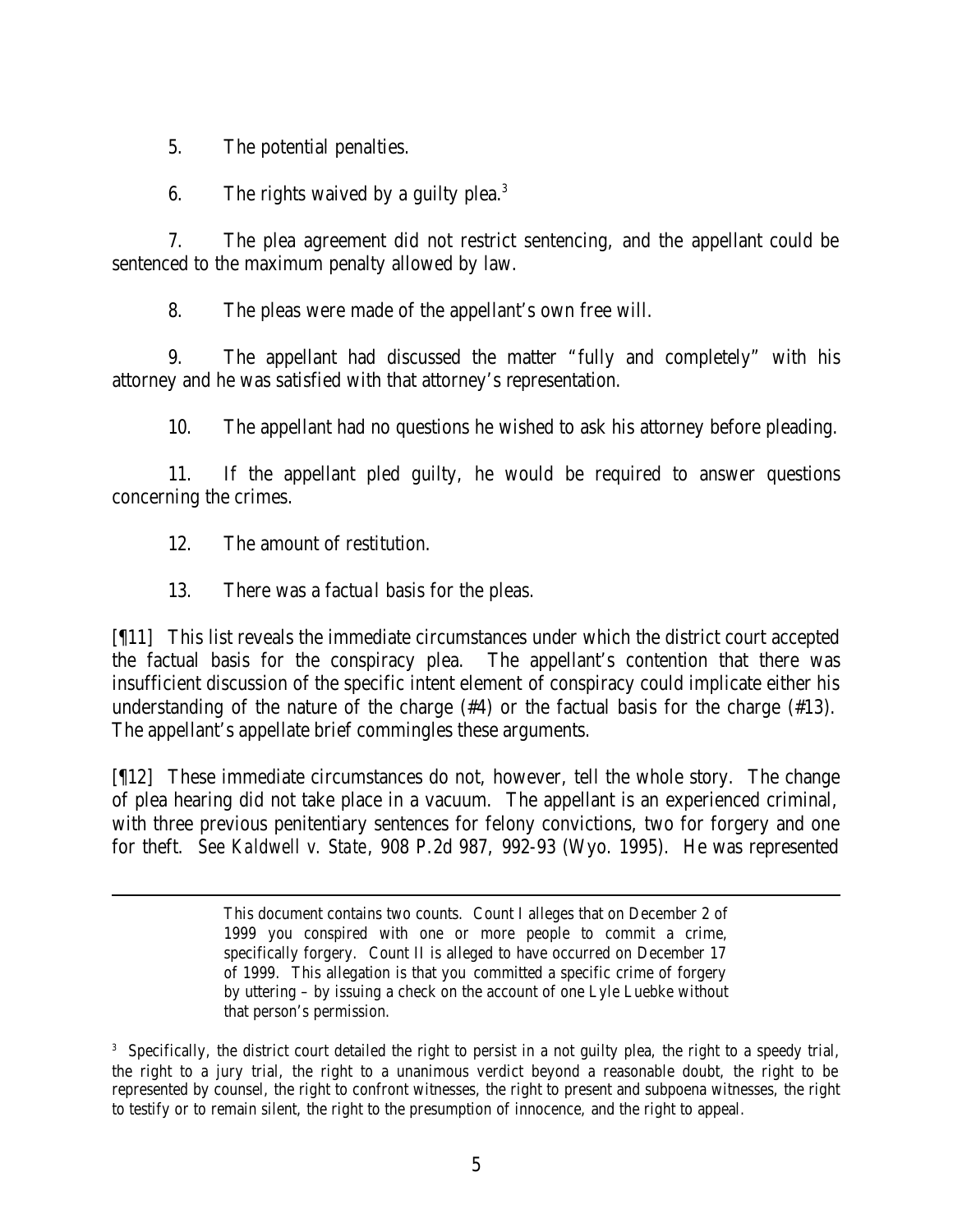by an experienced public defender who reviewed the evidence and plea options with him. *See McCarty*, 883 P.2d at 374. There was a preliminary hearing. The appellant, himself, raised the idea of waiving the presentence investigation report because he feared the judge would learn that he "may be wanted" in Nebraska "for the same thing not as much money." These circumstances indicate that the appellant made a voluntary plea with a full understanding of the nature of the charges.

[¶13] The appellant does not contest that a forgery or forgeries occurred or that there was a sufficient factual basis presented for that crime. His contention is that the factual basis for conspiracy was inadequate because his specific intent – the agreement that a crime be committed  $-$  has to be inferred from other statements.<sup>4</sup> We disagree. The appellant replied, "Yes," when asked, "And did you have *a plan with one or more people to commit forgery.*" (Emphasis added.) Certainly it does not require much of an inference to conclude that "a plan with one or more people to commit forgery" is substantively the same as "agrees with one (1) or more persons that they  $\ldots$  will commit [forgery]."<sup>5</sup> Wyo. Stat. Ann. § 6-1-303(a).

> [C]omplete descriptions of the elements are not mandatory in accepting a plea under [Rule 11]. *See* W.R.Cr.P. 11(b). The courts of our land do not function with scripts requiring each participant to perform his or her specific part in the same manner on each occasion. We should never mistake the presence of the printed or spoken word for comprehension. A ritualistic expression of verbiage, complete with legal terminology and excess, may provide a comfortable layer of support for technically demanding members of the bar, but would provide little real assurance that the accused actually understands what is about to be accomplished.

*Mehring*, 860 P.2d at 1108-09. *See also United States v. Marks*, 38 F.3d 1009, 1011 (8<sup>th</sup>) Cir. 1994), *cert. denied*, 514 U.S. 1067 (1995).

 4 Wyo. Stat. Ann. § 6-1-303(a) provides as follows:

A person is guilty of conspiracy to commit a crime if he agrees with one (1) or more persons that they or one (1) or more of them will commit a crime and one (1) or more of them does an overt act to effect the objective of the agreement.

<sup>&</sup>lt;sup>5</sup> Wyoming has adopted the unilateral theory of conspiracy under Wyo. Stat. Ann. § 6-1-303(a), which means that the State need prove the "guilty mind" only of the defendant, not the co-conspirator. *Miller v. State*, 955 P.2d 892, 896-98 (Wyo. 1998). The word "agrees" in the statute is not used in its contract sense. *But see Palato v. State*, 988 P.2d 512, 513-16 (Wyo. 1999), where the bilateral theory of conspiracy is adopted under Wyo. Stat. Ann. § 35-7-1042 (LexisNexis 2001). The latter statute is in the Wyoming Controlled Substances Act rather than the criminal code.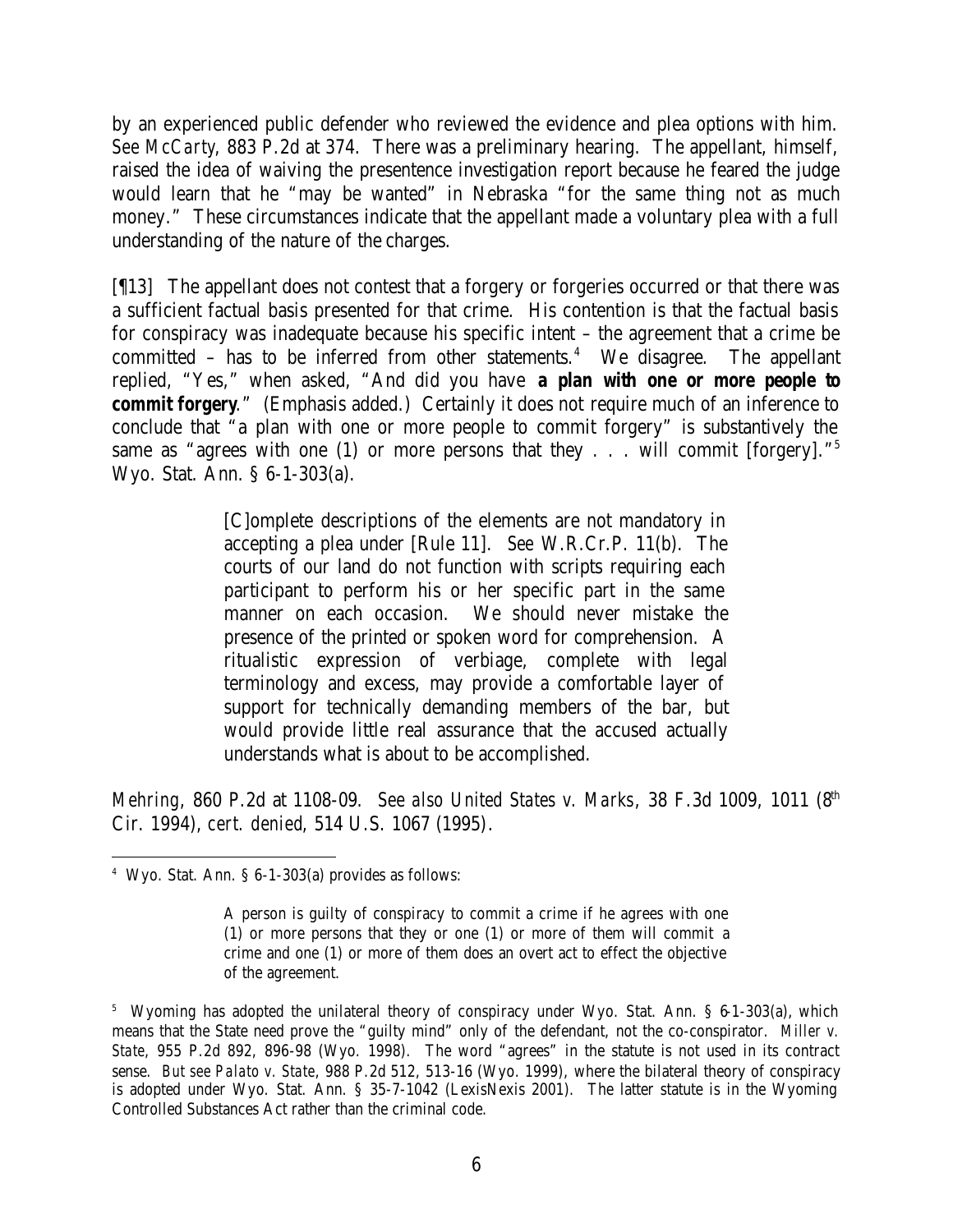[¶14] W.R.Cr.P. 11(f) does not require proof beyond a reasonable doubt that a defendant who pleads guilty is actually guilty. *United States v. Webb*, 433 F.2d 400, 403 (1<sup>st</sup> Cir. 1970), *cert. denied*, 401 U.S. 958 (1971); *McCoy v. United States*, 363 F.2d 306, 308 (D.C. Cir. 1966). The rule's standard is much lower than that:

> Notwithstanding the acceptance of a plea of guilty, the court should not enter a judgment upon such plea without making such inquiry as shall satisfy it that there is a factual basis for the plea.

W.R.Cr.P. 11(f). In applying this rule, the judge need not rely solely on the statements of the defendant, but may draw inferences from all the facts and circumstances surrounding the crime. *Rude v. State*, 851 P.2d 15, 17-19 (Wyo. 1993). We cannot say that, in the instant case, there were insufficient facts and circumstances from which the district court could satisfy itself of a factual basis for the conspiracy plea.

[¶15] Since we conclude that the district court complied with the mandates of W.R.Cr.P. 11 in the matters set forth above, we need not consider a harmless error analysis under section (h) of the rule.

#### **DID THE DISTRICT COURT VIOLATE W.R.CR.P. 11 IN ALLOWING THE APPELLANT TO WAIVE A PRESENTENCE INVESTIGATION REPORT (PSI)?**

[¶16] W.R.Cr.P. 11(e)(7) provides that a "presentence investigation may not be waived by plea agreement for any felony." Despite the use of the word "may," this clearly is a mandatory provision. *See Board of County Com'rs of Fremont County v. State ex rel. Miller*, 369 P.2d 537, 542 (Wyo. 1962) and *Mayor v. Board of Land Com'rs*, 64 Wyo. 409, 192 P.2d 403, 411 (1948). The appellant does little but raise this issue in his appellate brief, citing no authority for the appropriate remedy for a breach, and even admitting that it was the appellant, himself, who wanted to waive the PSI. He does suggest three purposes for the rule: (1) to keep criminal defendants from hiding their lengthy records; (2) to make sure defendants are familiar with their prior record; and (3) to give judges information upon which to base appropriate sentences.

[¶17] Even if we accept these purposes, however, they are of little assistance to the appellant. Available to the district court at sentencing, and to counsel before sentencing, was a 1992 PSI. The appellant testified that he was incarcerated, apparently for the crime that generated that PSI, until 1997. Further, he did not want a new PSI, for fear the district judge would learn of a similar crime in Nebraska. The State was aware of the appellant's "activities" since the date of the 1992 PSI.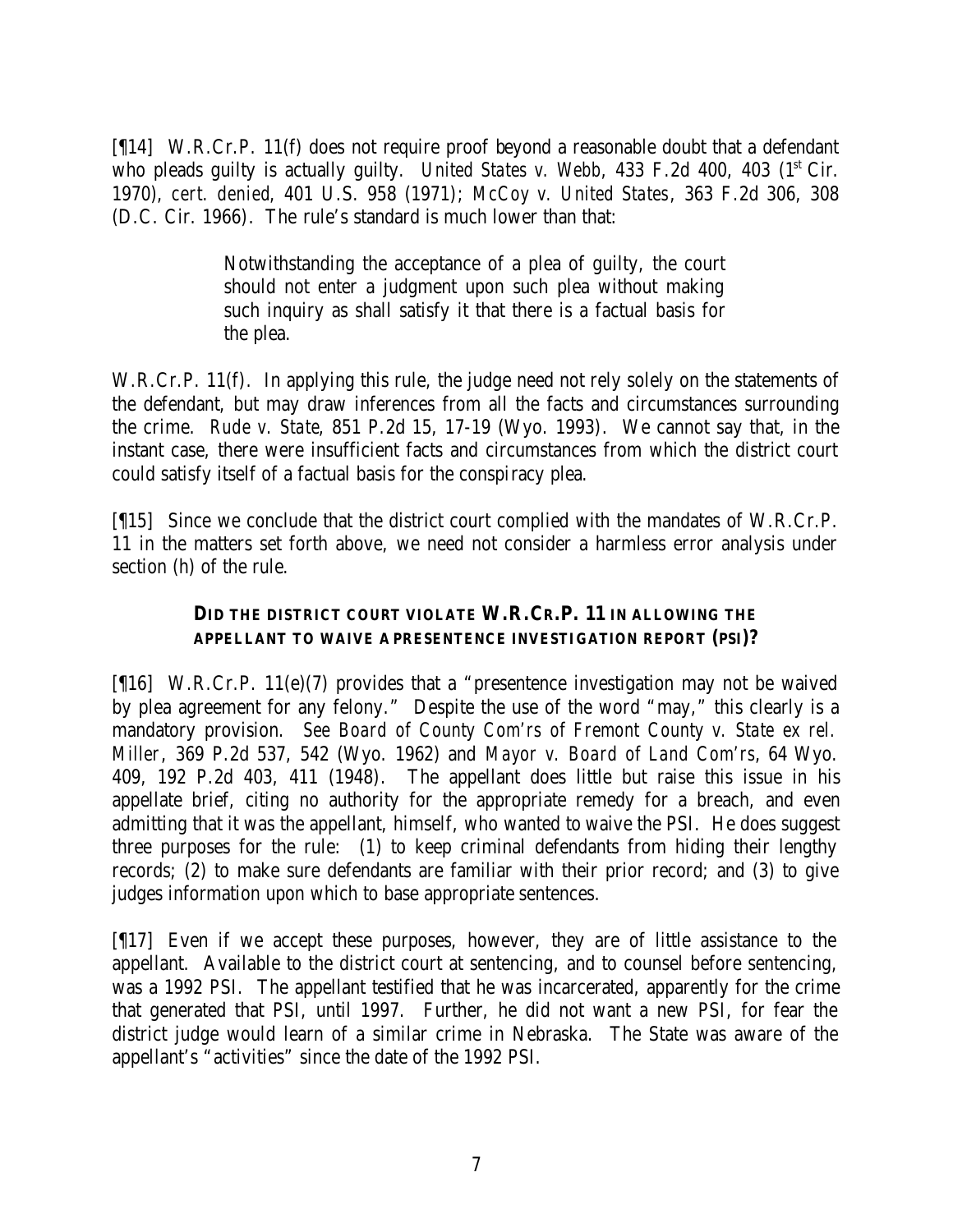[¶18] Undoubtedly, the intent of W.R.Cr.P. 11(e)(7) is that a new PSI be done whenever a felon is sentenced after a plea agreement.<sup>6</sup> While the "letter of the law" may have been violated in the instant case, the district court and counsel did abide by its spirit. It might even be said, since the 1992 PSI was used, that there was no violation of the rule at all, especially given the information available as to the appellant's activities since that date. At most, this was a slight "variance from the procedures required by this rule which [did] not affect substantial rights" of the appellant, and we may disregard it. W.R.Cr.P. 11(h). There was no miscarriage of justice. *See Bird v. State*, 901 P.2d 1123, 1128-30 (Wyo. 1995), *cert. denied*, 531 U.S. 907 (2000). We conclude that the district court did not violate W.R.Cr.P. 11 in any substantial manner in proceeding to sentencing with the 1992 PSI and other available information.

#### **WAS THE APPELLANT DENIED EFFECTIVE ASSIST ANCE OF COUNSEL IN ENTERING HIS GUILTY PLEAS?**

[¶19] Wyoming has a well-established and oft-repeated standard for reviewing claims of ineffective assistance of counsel:

> "When reviewing a claim of ineffective assistance of counsel, the paramount determination is whether, in light of all the circumstances, trial counsel's acts or omissions were outside the wide range of professionally competent assistance. *Herdt v. State*, 891 P.2d 793, 796 (Wyo.1995); *Starr v. State*, 888 P.2d 1262, 1266-67 (Wyo.1995); *Arner v. State*, 872 P.2d 100, 104 (Wyo.1994); *Frias v. State*, 722 P.2d 135, 145 (Wyo.1986). The reviewing court should indulge a strong presumption that counsel rendered adequate assistance and made all significant decisions in the exercise of reasonable professional judgment. *Herdt*, at 796; *Starr*, at 1266; *Arner*, at 104; *Strickland v. Washington*, 466 U.S. 668, 689, 104 S.Ct. 2052, 2065, 80 L.Ed.2d 674 (1984).

> Under the two-prong standard articulated in *Strickland* and *Frias*, an appellant claiming ineffective assistance of counsel must demonstrate on the record that counsel's performance was deficient and that prejudice resulted. *Strickland*, 466 U.S. at 687, 104 S.Ct. at 2064; *Starr*, at 1266; *King v. State*, 810 P.2d 119, 125 (Wyo.1991) (Cardine, J.,

<sup>6</sup> It seems odd to make this restriction applicable only to cases where the PSI is waived as part of a plea agreement. The purposes of a PSI are the same in any case. W.R.Cr.P. 32(a) provides that a PSI *shall* be conducted in *every* felony case, and that this requirement may not be waived, although, with the parties' consent, the court may allow the report to be filed after sentencing.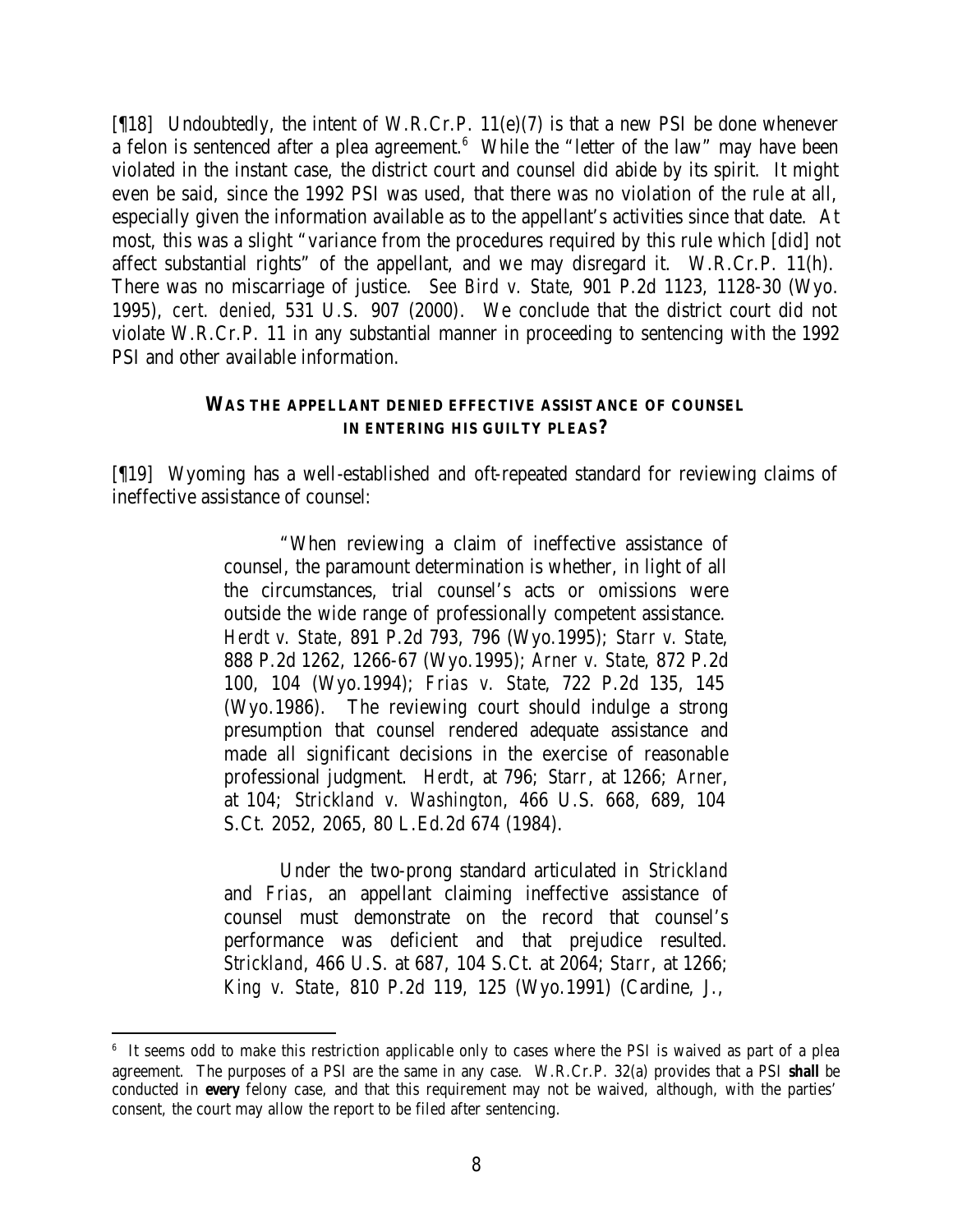dissenting); *Campbell v. State*, 728 P.2d 628, 629 (Wyo.1986); *Frias*, 722 P.2d at 145. In other words, to warrant reversal on a claim of ineffective assistance of counsel, an appellant must demonstrate that his counsel failed to 'render such assistance as would have been offered by a reasonably competent attorney' and that 'counsel's deficiency prejudiced the defense of [the] case.' *Lower v. State*, 786 P.2d 346, 349 (Wyo.1990). 'The benchmark for judging any claim of ineffectiveness must be whether counsel's conduct so undermined the proper functioning of the adversarial process that the trial cannot be relied on as having produced a just result.' *Strickland*, 466 U.S. at 686, 104 S.Ct. at 2064."

*Chapman v. State*, 2001 WY 25, ¶ 6, 18 P.3d 1164, 1168-69 (Wyo. 2001) (*quoting Grainey v. State*, 997 P.2d 1035, 1038-39 (Wyo. 2000)). This test has been specialized for cases where entry of a guilty plea is challenged on the basis of ineffective assistance of counsel:

> When an attorney has allegedly misadvised his client with respect to the entry of a guilty plea, a determination must be made of whether the decision to plead and forego the defense of his case resulted in prejudice to the client. That determination involves two interrelated questions: whether, in the absence of counsel's error, the recommendation of a reasonably competent attorney concerning the plea would differ from that given; and whether, absent the error, the outcome of a trial would have been more advantageous to the client than the result of his plea. *Hill [v. Lockhart]*, 474 U.S. [52] at 59-60, 106 S.Ct. [366] at 370-71 [88 L.Ed.2d 203 (1985)]. The defendant may also establish the necessary prejudice by proof of circumstances indicating that, in deciding whether or not to plead guilty, he placed special emphasis on the challenged aspect of his attorney's advice. He must suggest to the reviewing court a plausible reason why, had his representation been as he claims it should have been, he would have chosen to forsake the benefits of his plea agreement for the risks of trial. *Id.*; *see also Worthen [v. Meachum]*, 842 F.2d [1179] at 1184  $[(10<sup>th</sup> Cir.1988)]$ .

*Lower v. State*, 786 P.2d 346, 349 (Wyo. 1990); *see also Brock v. State*, 981 P.2d 465, 469 (Wyo. 1999). The burden of proving that counsel was ineffective rests on the appellant. *Sorensen v. State*, 6 P.3d 657, 660 (Wyo. 2000), *cert. denied*, 121 S.Ct. 818 (2001) (*quoting Frias v. State*, 722 P.2d 135, 145 (Wyo. 1986)).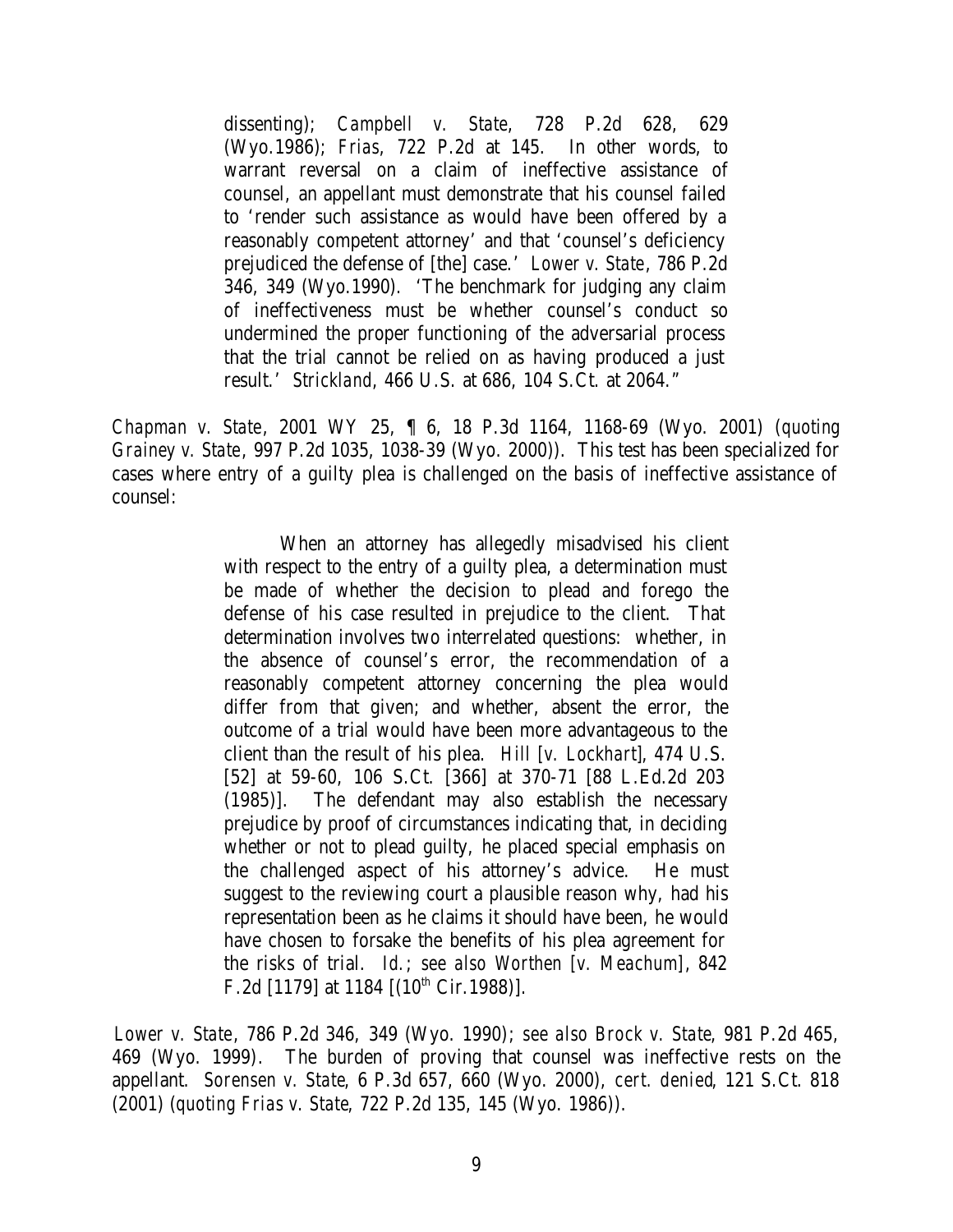[¶20] The appellant's brief contains the following paragraph generally damning trial counsel's performance:

> The right to assistance of counsel is guaranteed by the Sixth Amendment to the Constitution, U.S.C.A. Const. Amend. 6, and by Art. 1, § 10 of the Wyoming Constitution. Both contemplate something more than a perfunctory defense or the appearance at counsel table of a warm body and nothing more. Effective assistance of counsel also requires that counsel act in the Defendant's best interests, and that counsel not become an advocate for the prosecution. Where a Defendant is threatened, coerced and intimidated into pleading guilty, and when his attorney will not explain and reveal evidence to which the Defendant is entitled, his attorney clearly is acting as an advocate for the prosecution rather than for the Defendant.

At the hearing on his motion to withdraw guilty pleas, the appellant testified under oath as to the following specific allegations of ineffectiveness of counsel:

1. The appellant decided to plead guilty, then changed his mind, then pled guilty anyway because he "felt intimidated by" his court-appointed counsel.

2. Counsel did not review with him what would occur in the change of plea hearing and the questions that would be asked.

3. The appellant did not tell the district court of the intimidation by his attorney because he was tired of arguing with her.

4. Counsel did not "do her job correctly" in trying to get the appellant a deal with the district attorney's office.

5. Counsel either failed to find out what evidence the State had against the appellant or she refused to divulge it to him.

6. Counsel threatened to have the appellant sent to the State Hospital if he did not plead guilty.

7. The appellant told the district court he was satisfied with his attorney's representation because he was intimidated by the attorney.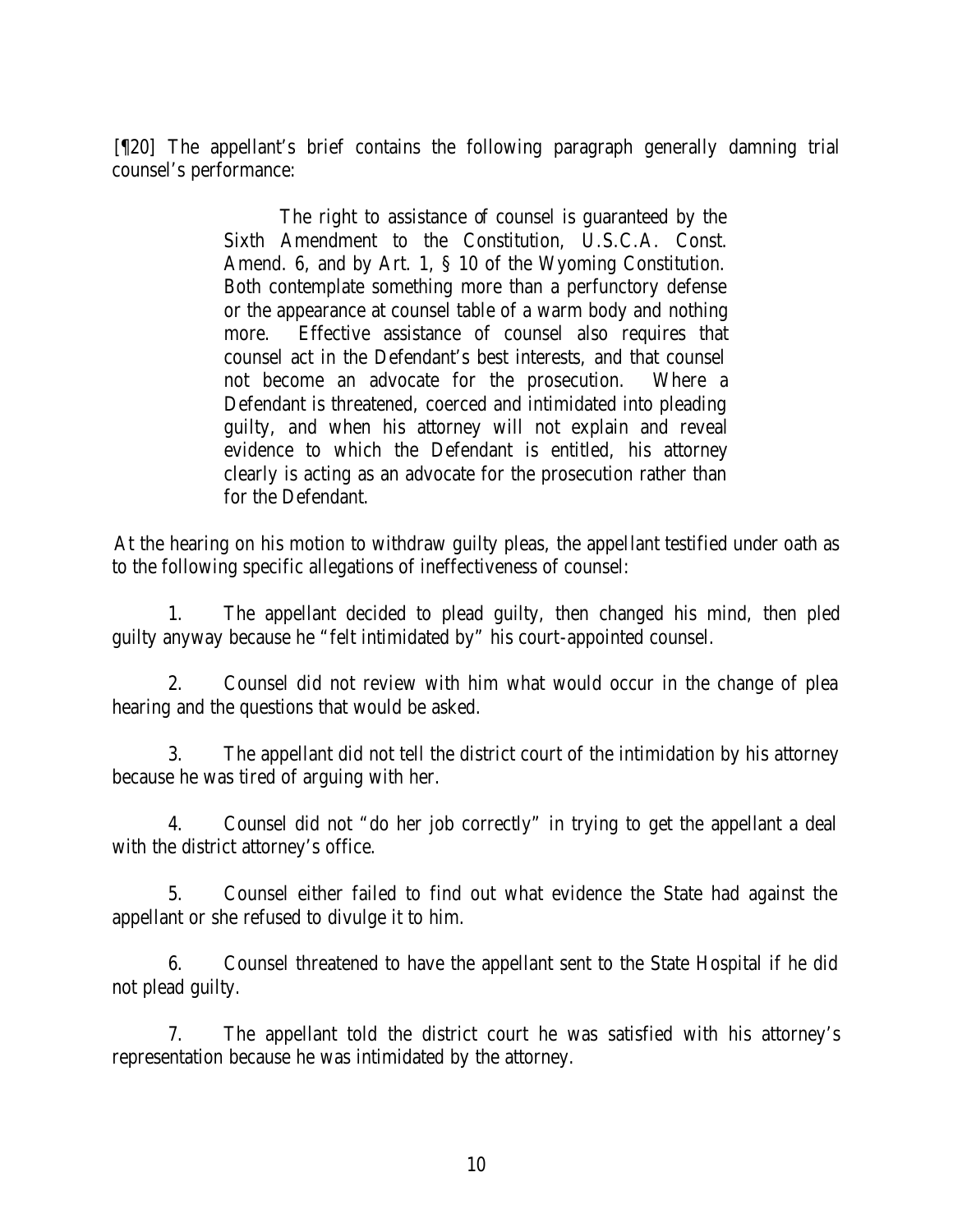8. Counsel did not explore the appellant's defenses to the conspiracy charge, specifically his alcohol and drug problems.

9. Counsel either failed to find out what other charges the State planned to bring against the appellant or refused to divulge that information to him.

10. Counsel never explained to the appellant what a conspiracy is.

[¶21] The State's response to these allegations consists of three documents: an affidavit from the appellant's trial counsel, a letter from trial counsel to the appellant dated May 4, 2000, and a letter from the appellant to trial counsel on the same date. Pertinent information from those documents includes the following:

1. Trial counsel has over five years experience as a public defender.

2. Trial counsel met with the appellant very soon after being appointed.

3. At their first meeting, the appellant expressed a desire to plead guilty, but he wanted to have a preliminary hearing to see if Juan Martinez was going to be charged.

4. The appellant asked trial counsel to try to work out a plea ba rgain for a stipulated three to five year sentence, but the district attorney refused due to the appellant's lengthy criminal record.

5. Trial counsel attempted numerous times to work out a deal for a specified term of years, to no avail, and this information was relayed to the appellant.

6. The appellant still wished to plead guilty, even without a plea agreement.

7. Trial counsel learned of the following evidence against the appellant, and informed the appellant of its existence:

a. The appellant worked for the victim.

b. Juan Martinez confessed to the police that he had cashed several checks for the appellant.

c. One of the checks was actually made payable to the appellant.

d. The appellant had prior convictions for forgery and had been imprisoned in Nebraska for "forgery and fraud type offenses."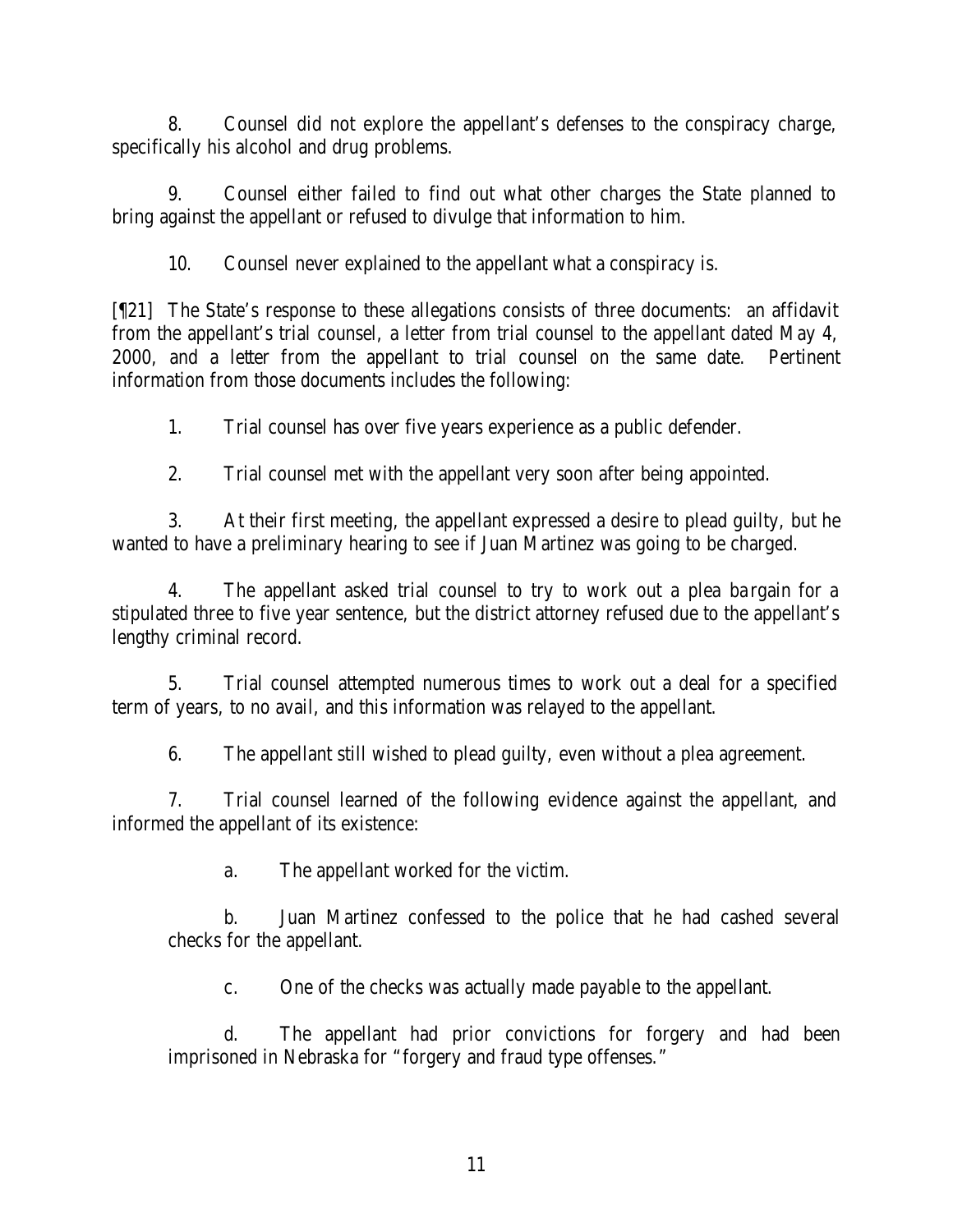e. There was some evidence that the word "hundred" was misspelled on these checks and on other checks for which the appellant had been convicted.

8. Because the appellant wished to plead guilty, trial counsel advised him first to plead not guilty, so a different sentencing judge could be obtained, the present judge being the same judge who had sentenced him on his most recent prior conviction.

9. When the appellant voiced some concerns about pleading guilty, trial counsel advised him that he should plead guilty because, by taking responsibility, he would receive a lesser sentence.

10. Trial counsel believed the evidence against the appellant to be overwhelming.

11. The State agreed to waive the PSI at the appellant's request, and also agreed not to file additional forgery charges on new checks it had received.

12. The appellant could not understand why trial counsel would not take herself off his case because he had lots of attorneys take themselves off his cases.

13. In his letter, the appellant states, "I will have to admit that you are a good attorney and I would like you to finish this case for me as I said."

[¶22] In addition to considering the above information, the district court also reviewed the transcript of the change of plea hearing, which contained the following dialogue:

> THE COURT: Apart from that plea agreement, has anybody promised you anything or threatened you with anything in order to get you to plead guilty?

> > THE DEFENDANT: No.

THE COURT: Are you entering this plea of your own free will?

THE DEFENDANT: Yes.

THE COURT: Have you discussed this matter fully and completely with [your court-appointed counsel]?

THE DEFENDANT: Yes.

THE COURT: Are you satisfied with her representation of you in this matter?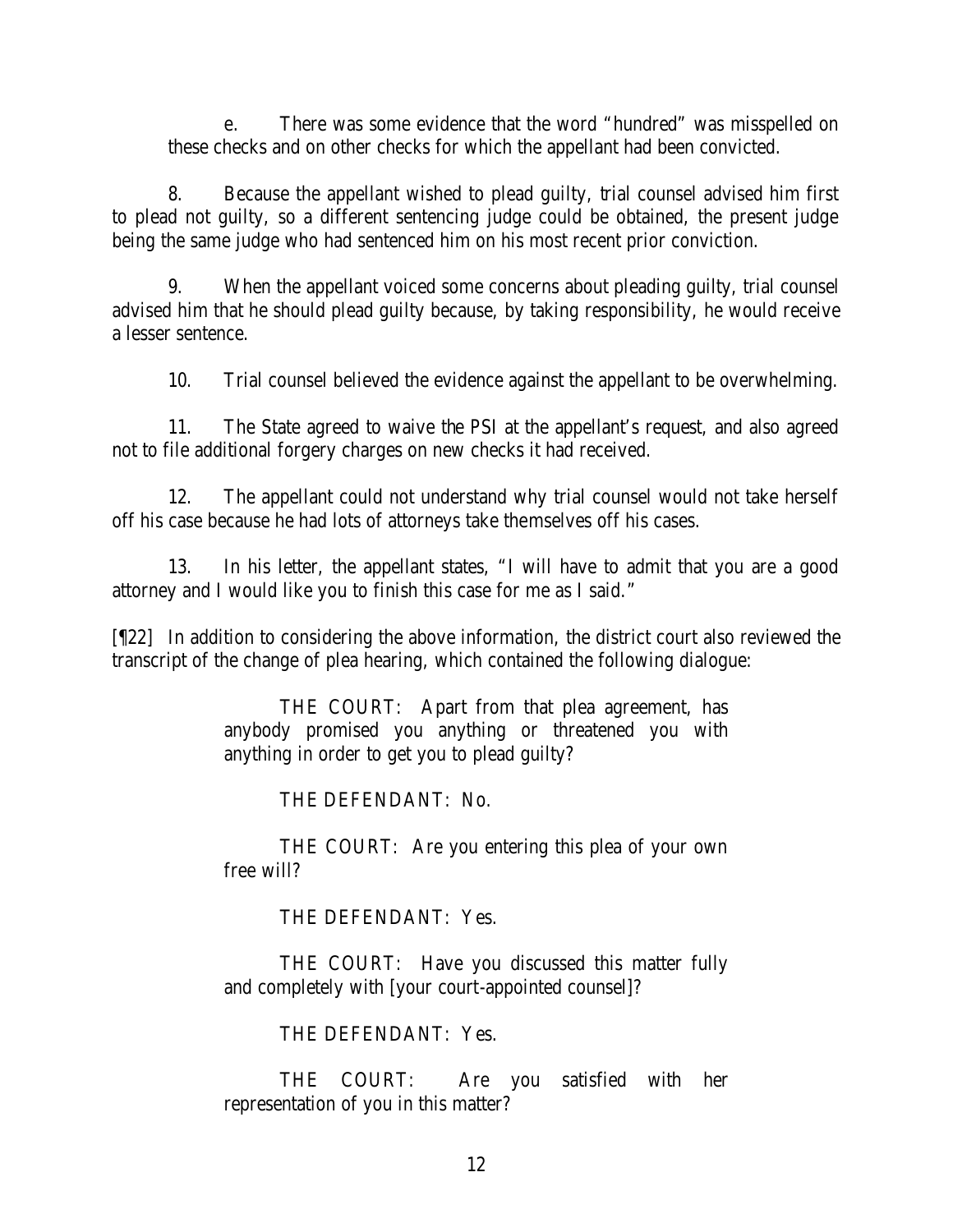### THE DEFENDANT: Yes.

THE COURT: Before I go any further, do you have any questions that you would like to ask her? I can arrange it so you can ask those separately or confidentially, if necessary.

#### THE DEFENDANT: No, Your Honor.

[¶23] Based on everything in the record and everything presented at the hearing, the district court concluded that there was "little or no doubt" of the adequacy of trial counsel's representation of the appellant. We agree. The appellant has failed to meet his heavy burden of overcoming the strong presumption of effectiveness. To a large extent, this is simply a credibility issue, and we are not inclined to second-guess the district court in that regard.

[¶24] Neither of the two prongs of the *Strickland v. Washington*, 466 U.S. 668, 687, 104 S.Ct. 2052, 2064, 80 L.Ed.2d 674 (1984) test has been met. While trial counsel could have been more patient, it is clear from the record that she was dealing with a client who was more than ordinarily demanding. What appears to have been a personality conflict did not rise to deficient representation. Further, the appellant has not proven what prejudice he suffered as a result of trial counsel's representation. Given his record, it certainly is not surprising that the district attorney would not agree to a light sentence, and it is not surprising that the district judge gave him substantial consecutive sentences.

[¶25] One particular issue deserves additional mention. The appellant claims that trial counsel failed to investigate or present two possible defenses: lack of specific intent and intoxication. However, there is nothing in the record to indicate that either of these defenses was available to the appellant. A hearing was held in the district court on the appellant's motion to withdraw his guilty pleas. The appellant presented no evidence at that hearing that he had no specific intent either to agree that a forgery would be committed or that the forgery was done with the intent to defraud. As to the defense of intoxication, the only evidence in the record is that the appellant answered "yes" to his attorney's question, "Did you have any alcohol or drug problems at the time that you were charged with these crimes?" There is nothing to show the extent of the appellant's alcohol or drug problems, if they existed, or that they contributed in any way to the commission of the crimes. Counsel is not ineffective for failing to raise a defense for which there is no evidentiary support. *Barron v. State*, 819 P.2d 412, 416 (Wyo. 1991); *Munden v. State*, 698 P.2d 621, 624 (Wyo. 1985).

[¶26] The idea that the appellant should plead guilty did not come from trial counsel, but from the appellant. He was not tricked or threatened into making that decision. The fact that trial counsel concurred with the appellant's assessment of the case does not mean she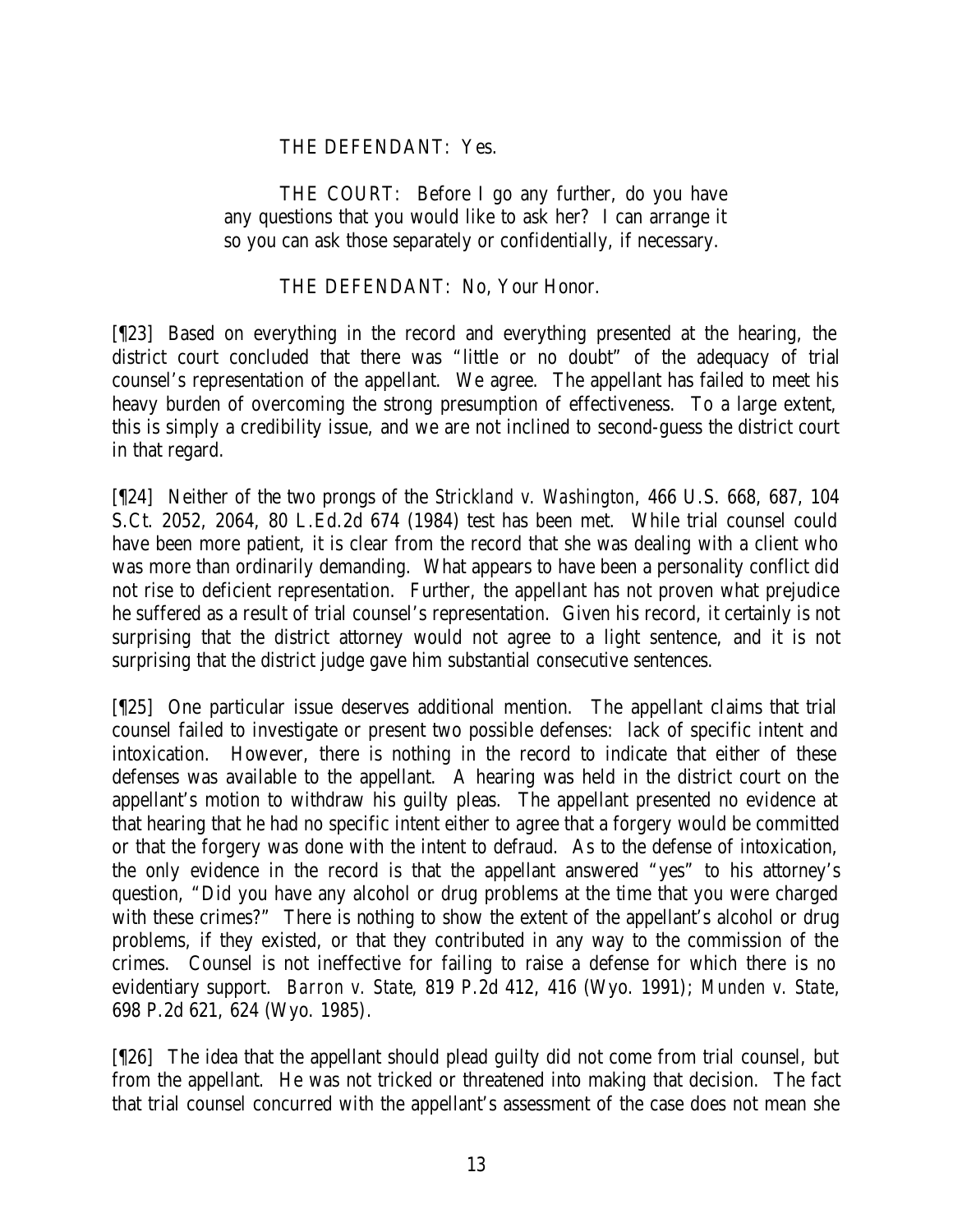was ineffective. The appellant has not shown that a different attorney would have advised him any differently.

#### **DID THE DISTRICT COURT ABUSE ITS DISCRETION IN DENYING THE APPELLANT'S MOTION TO WITHDRAW HIS GUILTY PLEAS?**

[¶27] We have recently reiterated the standard by which a district court determines whether to grant a motion to withdraw a guilty plea after sentencing and the standard by which we review a denial of such a motion:

> W.R.Cr.P. 32(d) provides that if a motion to withdraw a plea is made after sentencing, a plea "may be set aside only to correct manifest injustice." "Manifest injustice" contemplates a "situation that is unmistakable or indisputable, was not foreseeable, and affects the substantial rights of a party." *McCarthy v. State*, 945 P.2d 775, 776 (Wyo.1997). It is, in part, intended to address "'"a fundamental defect which inherently results in a complete miscarriage of justice or an omission inconsistent with the rudimentary demands of fair procedure."'" *United States v. Blackwell*, 127 F.3d 947, 956 (10th Cir.1997) (*quoting United States v. Todaro*, 982 F.2d 1025, 1028 (6th Cir.), *cert. denied*, 508 U.S. 943, 113 S.Ct. 2424, 124 L.Ed.2d 645 (1993) and F.R.Cr.P. 32(d)). The party seeking to withdraw his pleas bears the burden of demonstrating manifest injustice. *State v. McDermott*, 962 P.2d 136, 139 (Wyo.1998). Justification for this heightened standard for withdrawal of a plea after sentencing is based in the

> > "practical considerations important to the proper administration of justice. Before sentencing, the inconvenience to court and prosecution resulting from a change of plea is ordinarily slight as compared with the public interest in protecting the right of the accused to trial by jury. But if a plea of guilty could be retracted with ease *after* sentence, the accused might be encouraged to plead guilty to test the weight of potential punishment, and withdraw the plea if the sentence were unexpectedly severe. The result would be to undermine respect for the courts and fritter away the time and painstaking effort devoted to the sentencing process."